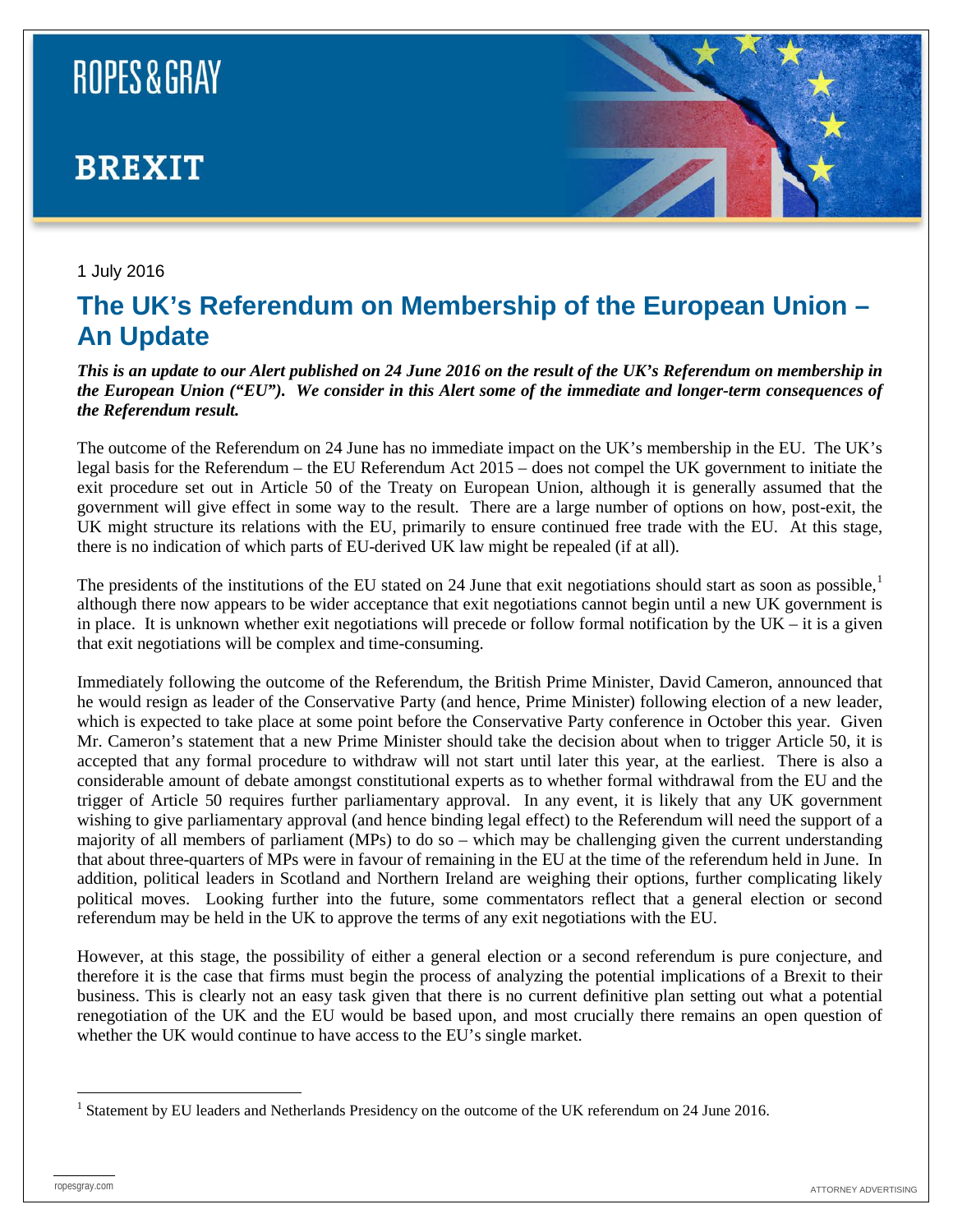

#### **Factors to consider for ongoing transactions or fund-raising**

Bearing the above in mind, firms are beginning to grapple with and start to either dust-off previous analysis or formulate new plans gearing up for a potential "Brexit". Many of you are also continuing to be plugged into discussions with relevant trade organisations in the UK and the EU that are likely to provide assistance and guidance to their members on changes recommended to standard form contracts. However, in the meantime, firms clearly have to press ahead with business as usual whilst having an eye out to developments as they unfold as part of any potential Brexit.

With this in mind, we set out below some key considerations that firms will need to think about in relation to any current or ongoing transactions or fund-raising activity either in the UK, EU or outside of the EU, including the legal, regulatory and contractual implications of such an event.

- Contracts should be drafted now to take into account the potential withdrawal of the UK from the EU. This may include the potential of the repeal of EU law, which is now part of English law (though, in reality and in the short-term, we are of the view that it is unlikely to be the case that swathes of English law would be amended, given the amount of resources and political will required to do so). EU law has effect in the UK either through "direct effect" EU Regulations or UK implementation of EU Directives into English law. Parties must assess the risk in their contracts of relying on any particular benefit of EU law (such as the "passporting" rights for financial services) and possible means to address the risk in contracts under negotiation. Similarly, parties must assess the risk of any particular contractual obligation being at odds with or in breach of EU law, and consider how any obligation framed by reference to EU law is interpreted. How references to the European Union in contracts (in terms of the contract's territorial scope, such as the territory of a licensing agreement) will be read following exit must also be considered.
- Governing law clauses in contracts (currently subject to the EU Rome Regulations) may need to be redrafted to take account of withdrawal. It is likely that the government will legislate to address the position in existing contracts as part of any exit arrangements.
- Parties should address the risk of force majeure or material adverse change provisions in contracts being invoked – in good or bad faith – in the short and long term.
- In the longer term, UK courts may no longer be obliged to apply EU jurisprudence, such as judgments of the EU Court of Justice. In terms of enforcement of judgments, relevant EU treaties will for the time being remain in place.
- Fund-raising in the EU relies on the Alternative Investment Fund Managers Directive ("AIFMD") (for alternative investment funds), the UCITS Directive (for EU retail funds) and the Prospectus Directive (for offers to the public of debt or equity securities or listing of such securities on EU-regulated markets). In each case, the "passport" allows EU firms to market in the EU, subject to compliance with the prospectus requirements and other conditions in the Directives. Any settlement between the UK and the EU will need to look at the possibility of allowing continued access to EU markets on the passport basis under these Directives. What is clear is that access to the EU single market is one of the key factors of any negotiation between the UK and the EU; however, at present, there is no clarity yet as to which way this debate will fall. Firms currently planning to fund-raise on the basis of these Directives should consider the impact of the Referendum result on timing, the contents of any disclosures and possible contingency plans if the passport is not available in its current form.
- Whilst there is no immediate impact on the ability of EU citizens to work in the UK (or UK citizens to work in the EU), this again will be one of the key factors to be negotiated as part of any settlement between the UK and the EU.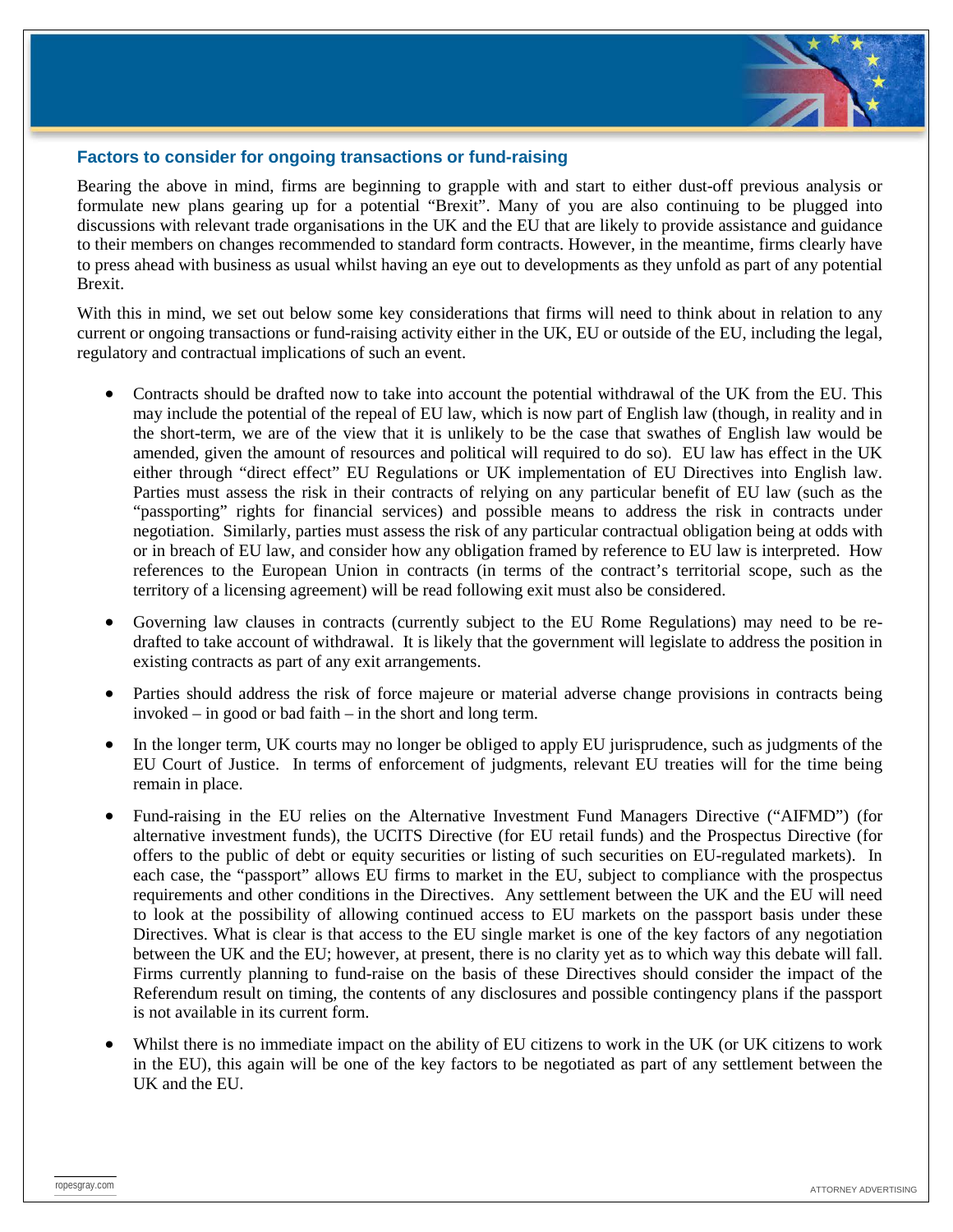

There are clearly wider legal issues in many areas, including tax (and deal structuring), competition law, financial services, employment, public procurement and insolvency. We will continue to update and advise clients on current risks and future steps as the outcome of the Referendum plays out.

If you have any questions on Brexit, then please do reach out to your usual Ropes & Gray contact.

ropesgray.com are urged to consult your attorney concerning any particular situation and any specific legal question you may have. <sup>©</sup> 2016 Ropes & Gray LLP <sub>ATTORNEY</sub> ADVERTISING This alert should not be construed as legal advice or a legal opinion on any specific facts or circumstances. This alert is not intended to create,<br>and receipt of it does not constitute, a lawyer-client relationship. The